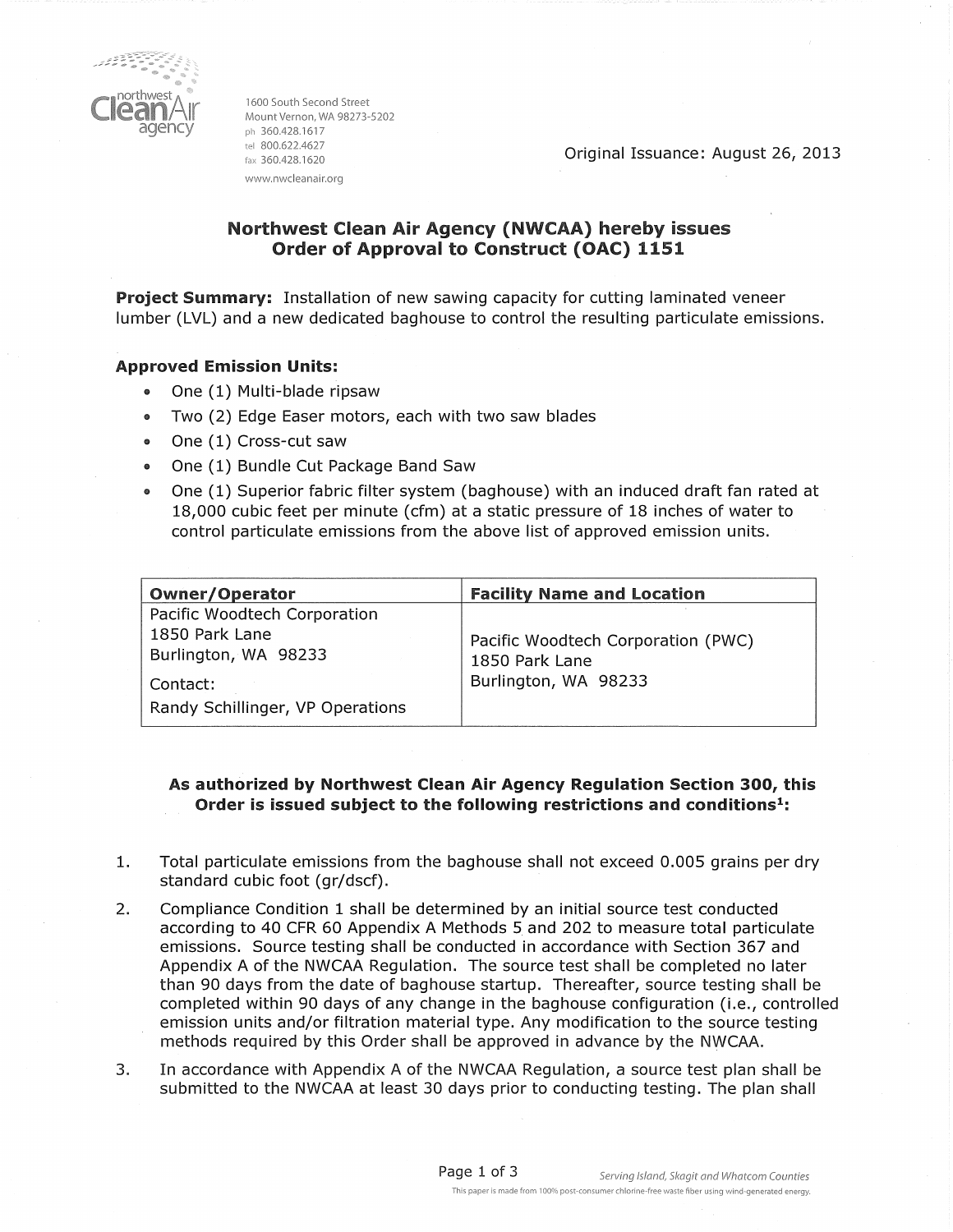specify the operational mode of each approved emission unit listed in this Order as planned during testing of the baghouse.

- $4.$ In accordance with Appendix A of the NWCAA Regulation, a source test report shall be submitted to the NWCAA within 60 days of completing each test. The test report shall detail the the operational status of each emission unit controlled by the baghouse during the course of testing. The report shall include detailed information regarding the filtration material type, and number and size of the bags in the baghouse during the test.
- The baghouse shall vent vertically through an unobstructed stack that exhausts to the 5. atmosphere at least 43 feet, 10 inches above grade.
- 6. Emissions from the saws approved by this Order, shall be collected and routed through the baghouse during periods when the saws operating.
- A differential pressure gauge shall be installed on the baghouse that continuously  $7.$ measures the differential pressure drop across the fabric filtration system. An acceptable differential pressure range shall be established for the baghouse that is based on the manufacturer's recommendations and/or good engineering judgment. The acceptable differential pressure range shall be posted on or near the gauge, and the baghouse shall be operated within this range.
- 8. Once per operating day, the differential pressure of the baghouse shall be checked and recorded. If the baghouse is operating outside of the acceptable range, the baghouse and all equipment routed to the baghouse shall be shut down immediately and operation shall not resume until the problem has been identified and corrected.
- 9. The baghouse and ancillary systems shall be maintained and operated in accordance with the manufacturers' specifications and associated operation and maintenance manuals. All maintenance activities performed on the baghouse shall be recorded in a maintenance log.
- 10. Visible emissions from the baghouse shall not exceed 5% opacity for a period or periods aggregating more than 3 minutes in any 60 minute period, as determined by the Washington Department of Ecology Method 9A.
- The baghouse stack shall be observed at least once per operating week while it is  $11.$ operating and controlling emissions from sawing operations. If visible emissions are observed the problem shall be corrected as soon as practical, but in no case later than 24 hours after the initial observation. If visible emisions are not corrected within 24hours, the emission units that are controlled by the baghouse shall be shutdown until the problem is corrected.
- $12.$ Best management practices shall be taken to prevent fugitive dust from becoming released to the atmosphere from the sawing and baghouse operations that are approved under this Order.
- 13. Records required to demonstrate compliance with Conditions 8 and 9 of this Order shall be kept onsite for no less than five years from the date of generation, and shall be readily available for review by the NWCAA.
- The NWCAA shall be provided written notification of the startup date of the saws and  $14.$ the baghouse approved by this Order. The notice shall be postmarked no later than 15 days after startup of the equipment listed herein and shall include a reference to OAC 1151.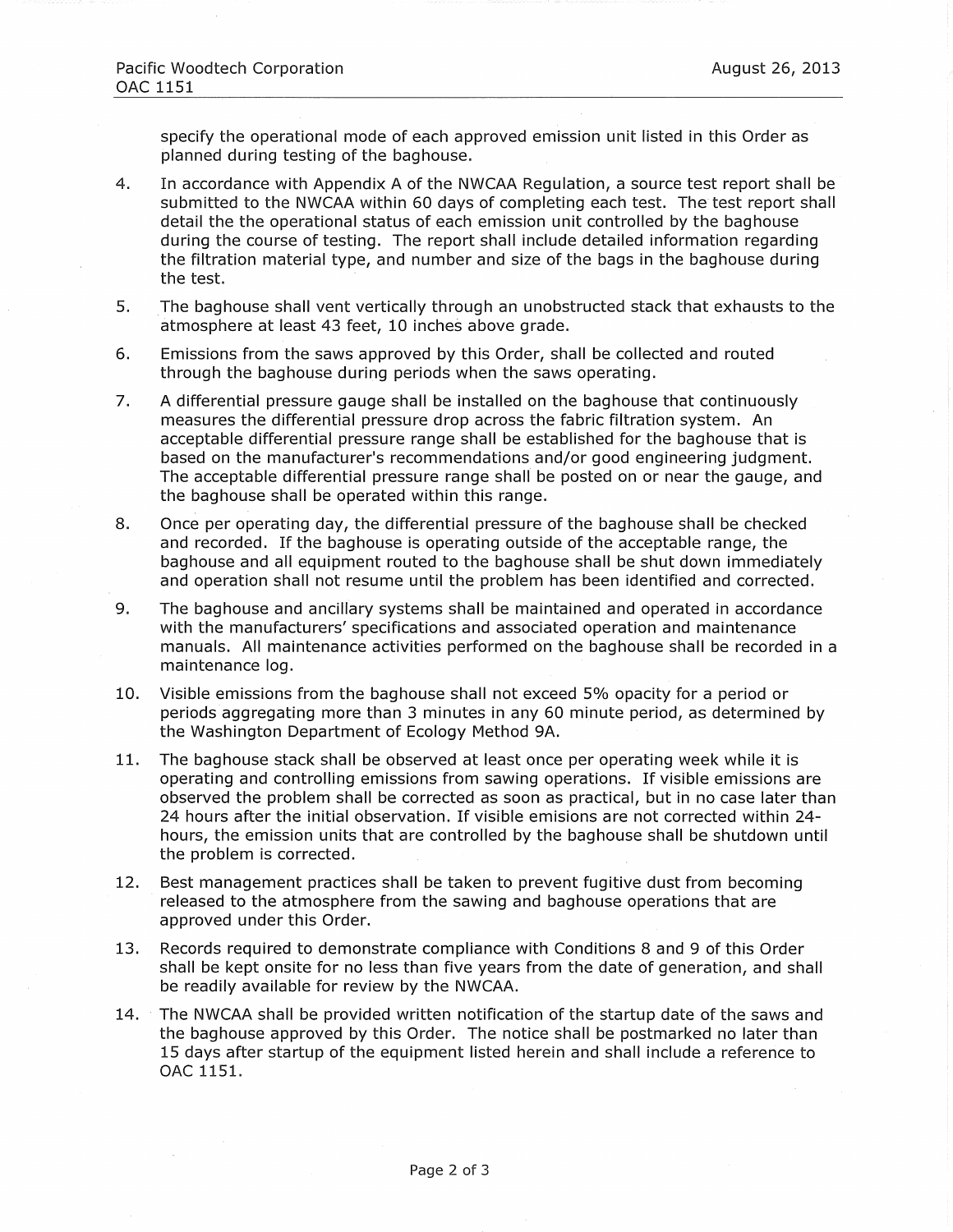Erica K. Shuhler, P.E. **Chemical Engineer** 

Mark Buford, P.E. **Assistant Director** 

 $1$  Nothing in this permit is intended to, or shall, alter or waive any applicable law [including but not limited to defenses, entitlements, challenges or clarifications related to the Credible Evidence Rule, 62. Fed. Reg. 8315 (Feb. 27, 1997)] concerning the use of data for any purpose under the Act, generated by the reference method specified herein or otherwise.

Pursuant to Section 300.10 of the NWCAA Regulation and RCW 43.21B, this Order may be appealed to the Pollution Control Hearings Board (PCHB). To appeal to the PCHB, a written notice of appeal must be filed with the PCHB and a copy served upon the NWCAA within 30 days of the date the applicant receives this Order. Additional information regarding appeal procedures can be found at: www.eho.wa.gov under PCHB.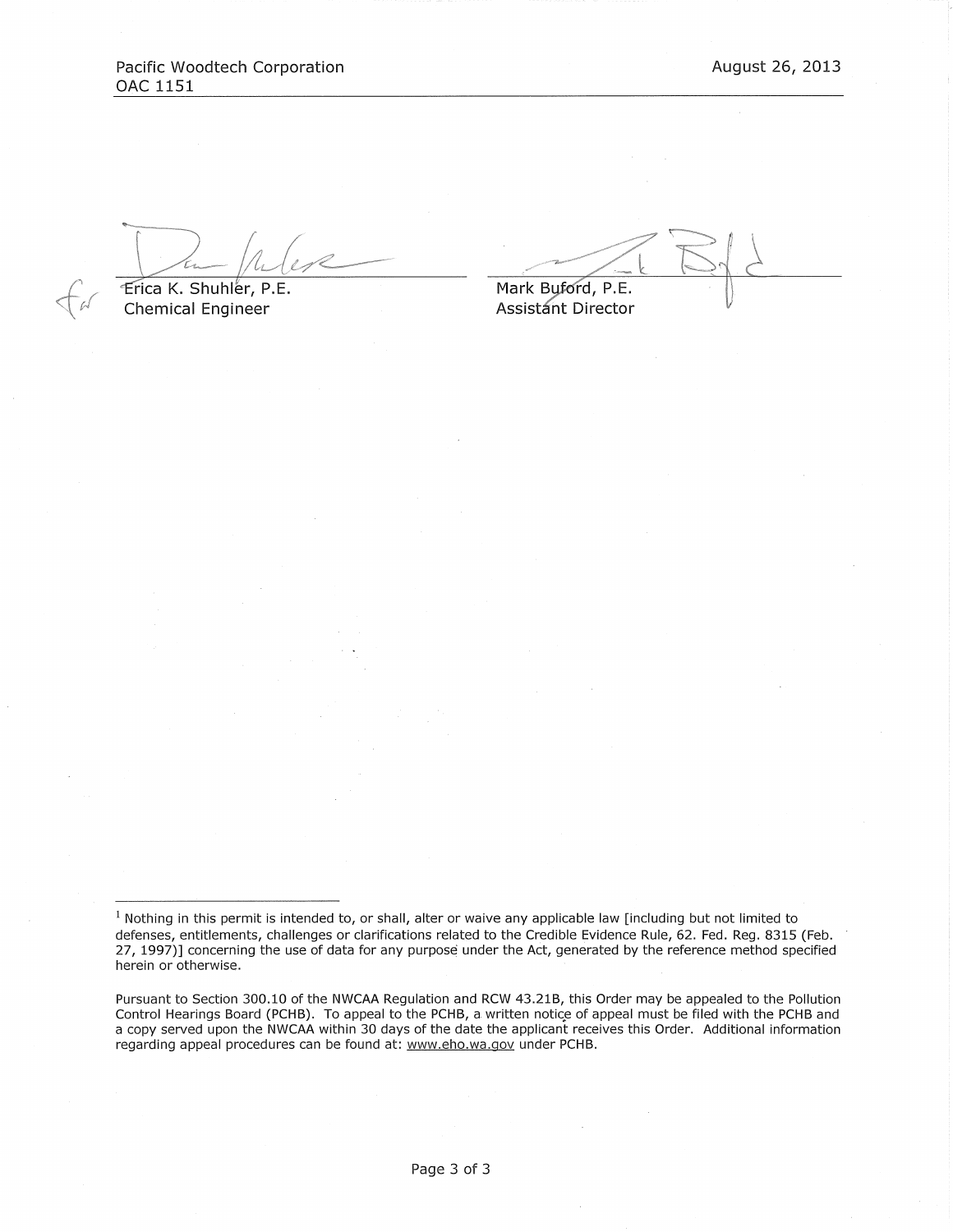

1600 South Second Street<br>Mount Vernon, WA 98273-5202 ph 360.428.1617 tel 800.622.4627<br>fax 360.428,1620

rax 360.428.1620<br>www.nwcleanair.org<br>www.nwcleanair.org Supersedes OAC #695A

# **Northwest Clean Air Agency (NWCAA) hereby issues Order of Approval to Construct (OAC) #933**

**Project Summary:** Pacific Woodtech Corporation submitted an application on July 20, 2005 for installation of a second laminated veneer lumber (LVL) manufacturing line at 1850 Park Lane, Burlington, Washington. The facility will use a continuous press to produce a billet of laminated softwood from predried veneer which is then cut to produce headers and I-beams. To support the LVL line, a 9.0 mmBtu/hr natural gas fired thermal oil heater, hooding and venting equipment, and a Superior Systems Model 13-416-10 baghouse will be added. The facility will emit two toxic air contaminants, formaldehyde and methanol, from the pressing operation, and criteria pollutants from the support equipment. With the startup of the Line 2 Press, the facility will become subject to the Air Operating Permit program.

A P P L  $\mathbf{I}$ C A N T

Robert Shroeder Operations Manager Pacific Woodtech Corporation 1850 Park Lane Burlington, WA 98233

O W N E R

# , **FACILITY LOCATION:**

## 1850 Park Lane, Burlington, WA 98233

Best Available Control Technology for Toxics (TBACT) for the Line 2 Press is determined to be no active control technology. Best Available Control Technology (BACT) for criteria pollutants from the associated cutting and shaping activities is a particulate matter collection system and baghouse achieving 0.01 grainsldscf PMIO emissions as demonstrated by a manufacturer's guarantee and a source test on a similar unit/operation. BACT for the associated 9.0 MMBtu/hr thermal fluid heater for nitrogen oxides (NOX) is a low NOx burner (30 ppmdv).

Note that in addition to other applicable rules and regulations, this project is subject to applicable portions of the following federal regulations:

## **National Emission Standards for Hazardous Air Pollutants** I **Maximum Achievable Control Technologv Standards**

- Subpart A General Provisions  $\bullet$
- Subpart DDDD National Emission Standards for Hazardous Air Pollutants: Plywood and Composite Wood Products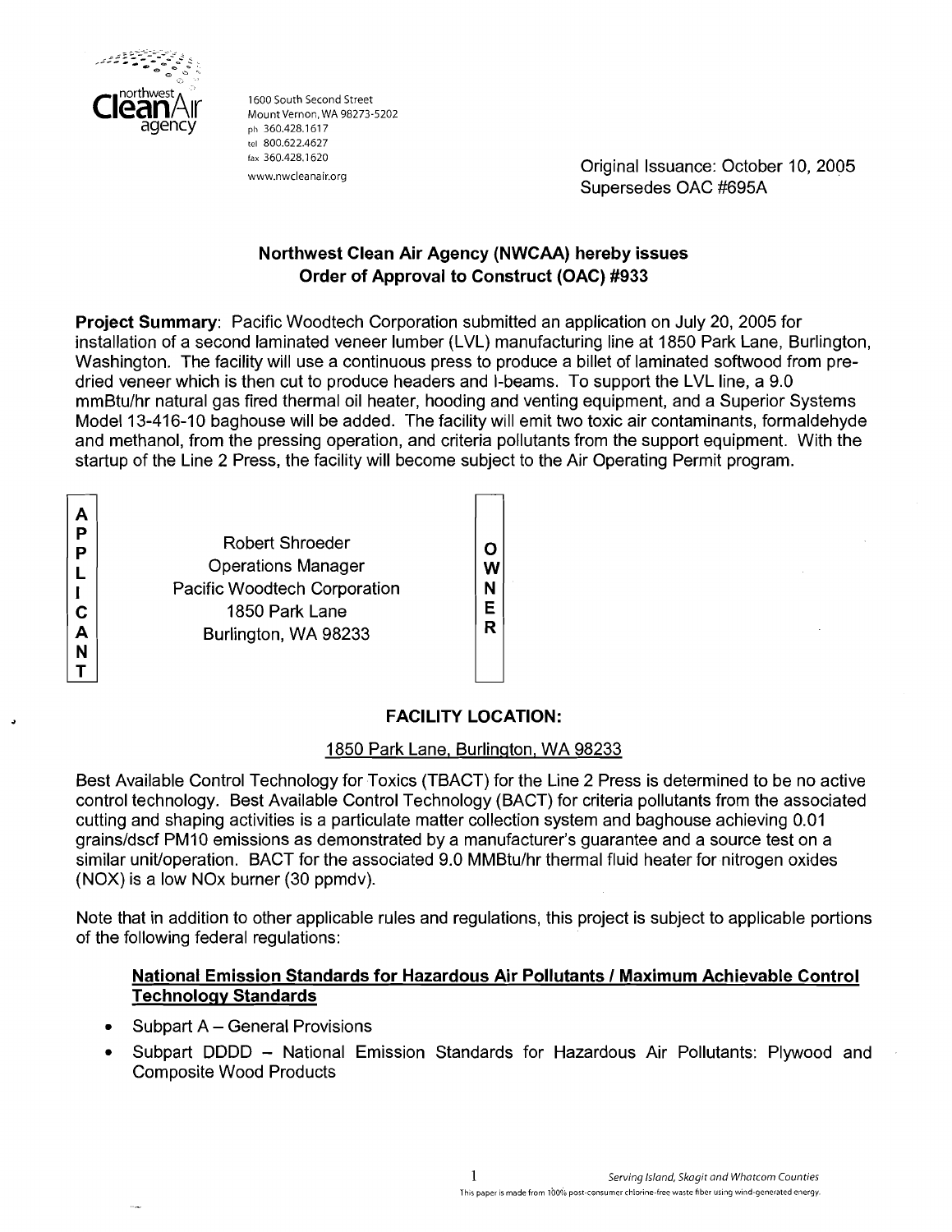# **Permit History**

- Conditions specified in Order of Approval to Construct #695A have been incorporated into this permit. This permit, OAC #933, supersedes OAC #695A.
- OAC #933 is based on the assumption that the facility's potential to emit methanol is greater than ten tons a year, the threshold under which the facility is subject to the Air Operating Permit (AOP) program. If the facility is ultimately determined to be not subject to the AOP program, an application to modify OAC #933 must be provided within two months of the determination.

### **As authorized by Northwest Clean Air Agency Regulation Section 300, this order is issued subject to the following restrictions and conditions:**

- 1. All resin usage and purchase shall be tracked. Records of all resin usage shall be kept on-site and available to NWCAA inspectors for at least five years. Annually, an emissions inventory shall be submitted to the NWCAA no later than April 15<sup>th</sup> of each year, unless an extension is requested and granted.
- Formaldehyde emissions from both presses shall be calculated using the emission factor of 1.35E-04 pounds per pound of Cascophen SF 54773 PWT-2.5 resin used. This factor is based on the manufacturer's specifications assuming 15% of the formaldehyde is unreacted and emitted. Methanol emissions from both presses shall be calculated using the emission factor of 1.30E-03 pounds per pound of Cascophen resin. This factor is based on the manufacturer's specifications assuming all methanol is emitted. Alternative emission factors may be approved by the NWCAA upon written request by the facility and demonstration that other emission factors better represent actual emissions.
- The NWCAA shall be notified and an MSDS sheet submitted prior to changing resin, catalyst, Ijoist adhesive, or lube oil products.
- 4. Resins, solvents and organic liquid wastes shall be kept in covered containers when not in use.
- 5. All heaters shall burn only natural gas.

 $\sim 10^{-1}$ 

**Carlos** 

- 6. Visual emissions from the baghouses shall not exceed 5% opacity for more than three minutes in any one-hour period, as measured by Washington State Department of Ecology Source Test Method 9a.
- 7. Compliance with Condition 6 shall be moritored by observing the baghouses' exhaust for visible emissions monthly for six consecutive months. Visible emissions detected for more than two minutes shall be reduced to 0% opacity or monitored by Ecology Method 9A as soon as possible and no later than twenty four hours after detection. If, at the end of the six month period of monthly monitoring, visual emissions have consistently been zero, monitoring may become quarterly. If visible emissions are detected for more than two minutes during any quarterly observation, inspection frequency shall revert to monthly until six consecutive months of acceptable observations are recorded. Record results of observations, periods of opacity greater than 0% monitored by facility personnel, any related equipment or operational failure, the occurrence dates and the action taken to resolve the problem(s). A request must be made to the NWCAA if the facility wishes to progress to quarterly monitoring. Keep records of all observations available to the NWCAA for inspection.
- 8. There shall be no visual emissions from the baghouse fines collection hopper, except during maintenance activities and periods when hopper fines are transferred to a container for load out.
- 9. A differential pressure gauge shall be installed on each baghouse to assist in monitoring